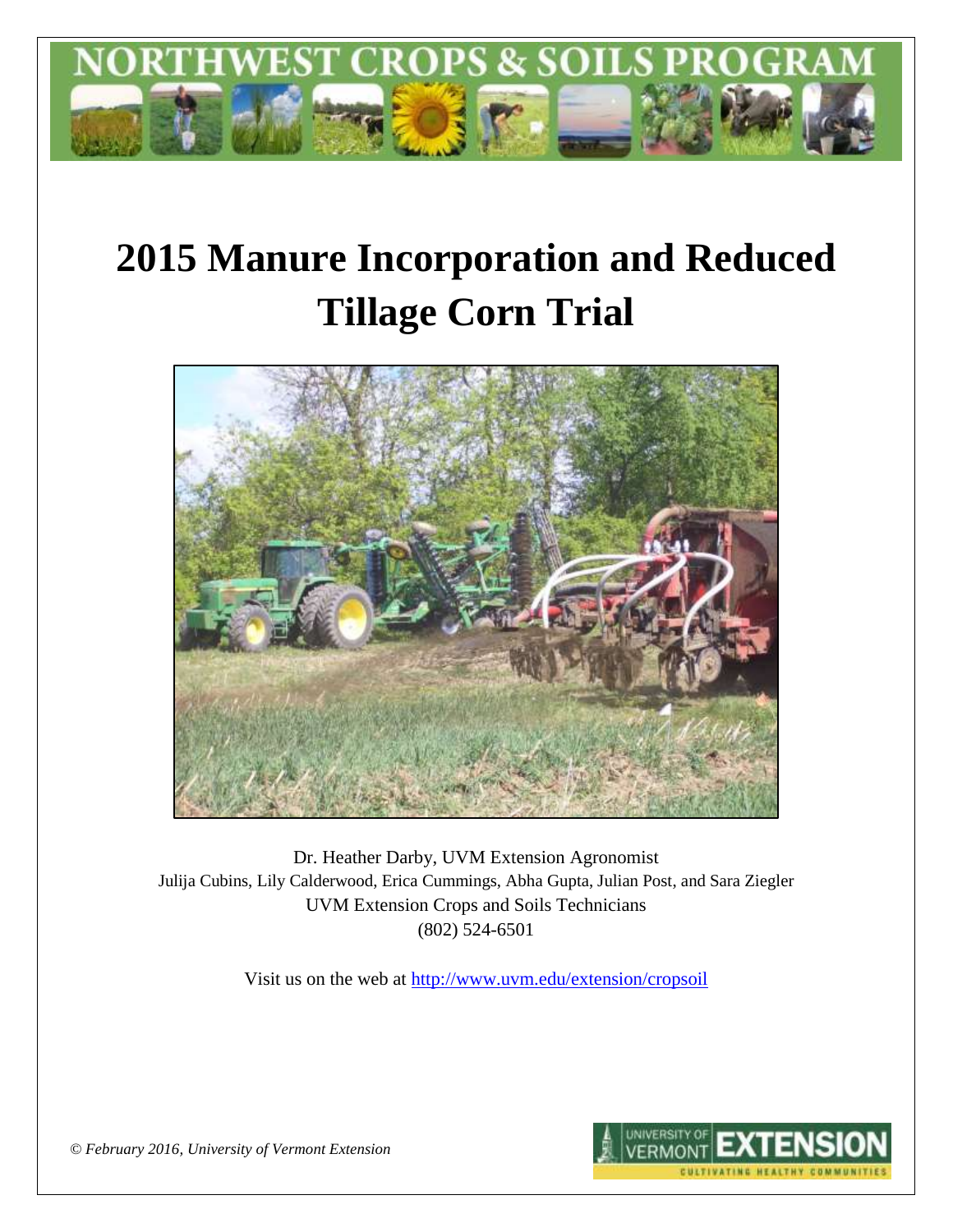## **2015 MANURE INCORPORATION AND REDUCED TILLAGE CORN TRIAL Dr. Heather Darby, University of Vermont Extension [heather.darby\[at\]uvm.edu](mailto:heather.darby@uvm.edu?subject=2013%20MINT%20Trial)**

Timely manure incorporation can reduce nutrient losses to the atmosphere and surface runoff. Keeping valuable nutrients, like nitrogen, in the soil can help reduce the purchase of expensive commercial fertilizers. Reduced tillage corn is becoming more common as growers recognize the benefits to soil health and water quality. There are many options to implement reduced tillage including no-tillage, striptillage, and vertical-tillage, as well as a plethora of strategies and technologies to implement these techniques. No-tillage planting uses metal coulters to cut a slot for the seed, rather than tilling the soil. Strip-tillage opens a strip 8-10" in both directions from the seed slot, warming and drying the soil to aid in corn germination. Vertical-tillage lightly tills the top 2-3" of the soil, as the implement is pulled quickly across a field to produce a uniform seedbed without deep tillage.

Little research has been done in the region to assess the combined effects of manure application and reduced tillage practices on silage corn yields and quality. With the increased regional availability of innovative equipment such as manure injectors, aerators, strip tillers, and no-till planters, the University of Vermont Extension's Northwest Crops & Soils Program designed a trial in 2015 to evaluate both manure incorporation and reduced tillage corn planting techniques on corn yield and quality.

# **MATERIALS AND METHODS**

A trial was initiated at Borderview Research Farm in Alburgh, VT in 2015. The experimental design was a randomized complete block with a split plot arrangement and four replications. Main plots were comprised of three reduced tillage methods; subplots consisted of four manure incorporation methods (Table 1).

#### **Table 1. Main plot and subplot treatments of the manure incorporation and reduced tillage corn trial, 2015.**

| <b>Manure incorporation</b><br><b>Tillage</b> |                  |  |
|-----------------------------------------------|------------------|--|
| methods                                       | methods          |  |
| No                                            | Aerator          |  |
| Strip                                         | <b>Broadcast</b> |  |
| Vertical                                      | Injection        |  |
| Plow                                          | Plow             |  |

Each plot was 12' x 40' and there were 40' buffers between main plots (Table 2). The soil type at the research site was a Benson rocky silt loam. The previous crop was corn, followed by a cover crop of winter rye. Liquid manure was applied on 14-May and 15-May at a rate of 6300 gallons ac<sup>-1</sup>. The manure incorporation methods were applied at the time of manure application (injection) or immediately following application (aerator and plow). Broadcasted manure was left on the surface and not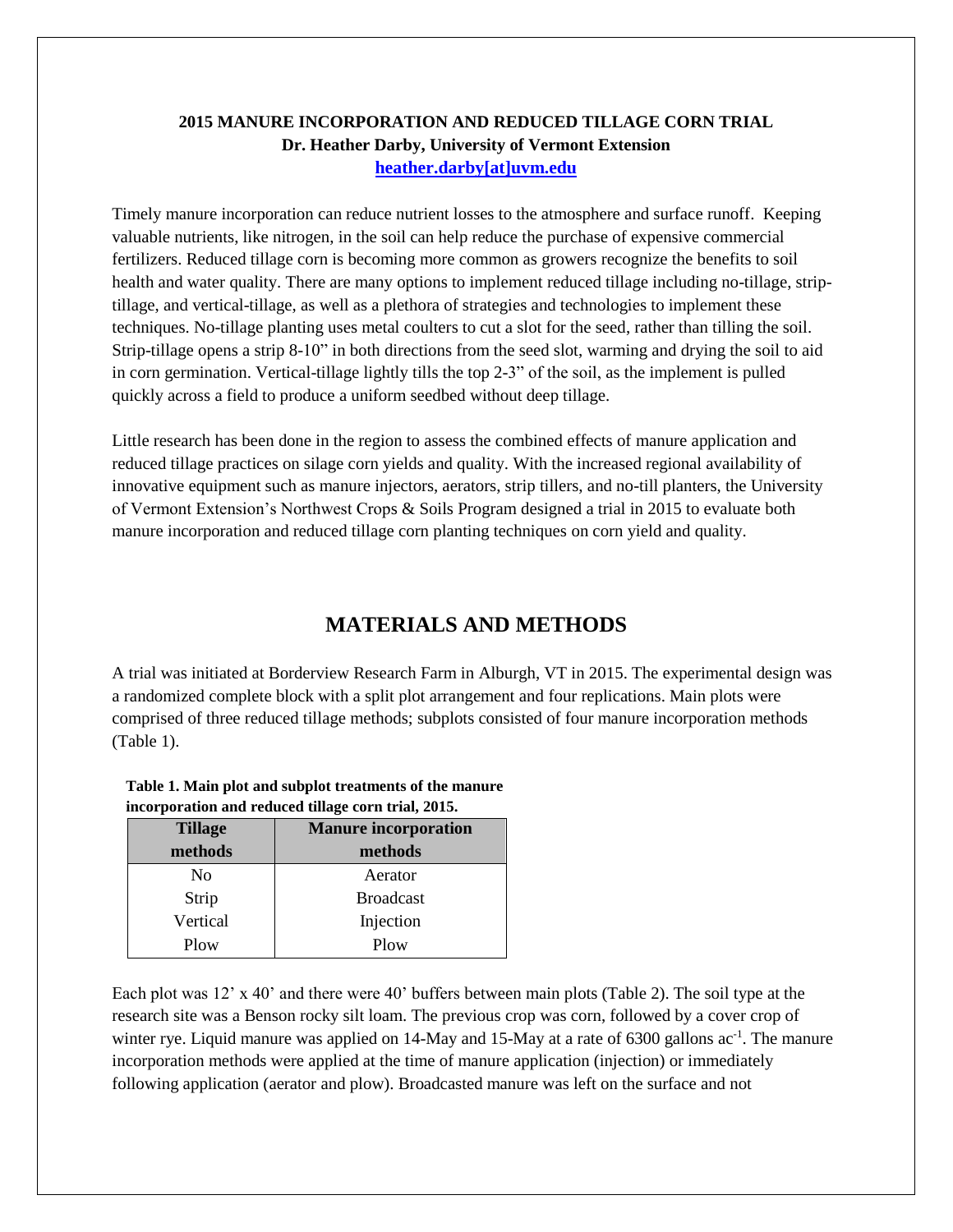incorporated. Strip and vertical tillage were completed with a Blu-Jet Coulter Pro and a John Deere 2623 Vertical Tillage machine VT, respectively, on 15-May (Figure 1).



**Figure 1. Blu-Jet Coulter Pro strip tillage, left, and John Deere 2623 VT vertical tillage, right.**

The corn variety planted was 'TMF2Q419' (Mycogen, 96 RM). At planting, a 10-20-20 starter fertilizer was applied at 250 lbs ac<sup>-1</sup>. Soil samples were collected on 3-Jun and 17-Jun; nitrate levels were tested at the University of Vermont's Agricultural and Environmental Testing Lab. Corn populations were assessed on 23-Sep just prior to harvest.

| <b>Location</b>                          | <b>Borderview Research Farm - Alburgh, VT</b> |  |  |  |  |
|------------------------------------------|-----------------------------------------------|--|--|--|--|
| Soil type                                | Benson rocky silt loam                        |  |  |  |  |
| Previous crop                            | Corn with winter rye cover crop               |  |  |  |  |
| Plot size (ft)                           | $12 \times 40$                                |  |  |  |  |
| <b>Replications</b>                      | 4                                             |  |  |  |  |
| <b>Manure application date</b>           | $14,15$ -May                                  |  |  |  |  |
| Manure application rate (gal $ac^{-1}$ ) | 6300                                          |  |  |  |  |
| Tillage (vertical)                       | $15-May$                                      |  |  |  |  |
| Tillage (strip)                          | $15-May$                                      |  |  |  |  |
| <b>Corn variety</b>                      | Mycogen 'TMF2Q419' (96 RM)                    |  |  |  |  |
| Seeding rate (seeds $ac^{-1}$ )          | 34,000                                        |  |  |  |  |
| <b>Planting equipment</b>                | John Deere 1750 corn planter                  |  |  |  |  |
| <b>Planting date</b>                     | $18-May$                                      |  |  |  |  |
| Row width (in.)                          | 30                                            |  |  |  |  |
| <b>Starter fertilizer (at planting)</b>  | 250 lbs $ac^{-1}$ 10-20-20                    |  |  |  |  |
| <b>Harvest date</b>                      | $30-Sep$                                      |  |  |  |  |

|  | Table 2. Trial specifics for manure incorporation and reduced tillage corn trial, Alburgh, VT, 2015. |  |  |
|--|------------------------------------------------------------------------------------------------------|--|--|
|  |                                                                                                      |  |  |

Corn plots were harvested on 30-Sep with a John Deere 2-row chopper, and forage was weighed in a wagon fitted with scales. Dry matter yields were calculated and then yields were adjusted to 35% dry matter. A subsample of the harvested material was collected, dried, ground, and then analyzed at the University of Vermont's Testing Laboratory, Burlington, VT, for quality analysis. Silage quality was analyzed using the FOSS NIRS (near infrared reflectance spectroscopy) DS2500 Feed and Forage analyzer. Dried and coarsely-ground plot samples were brought to the lab where they were reground using a cyclone sample mill (1mm screen) from the UDY Corporation. The samples were then analyzed using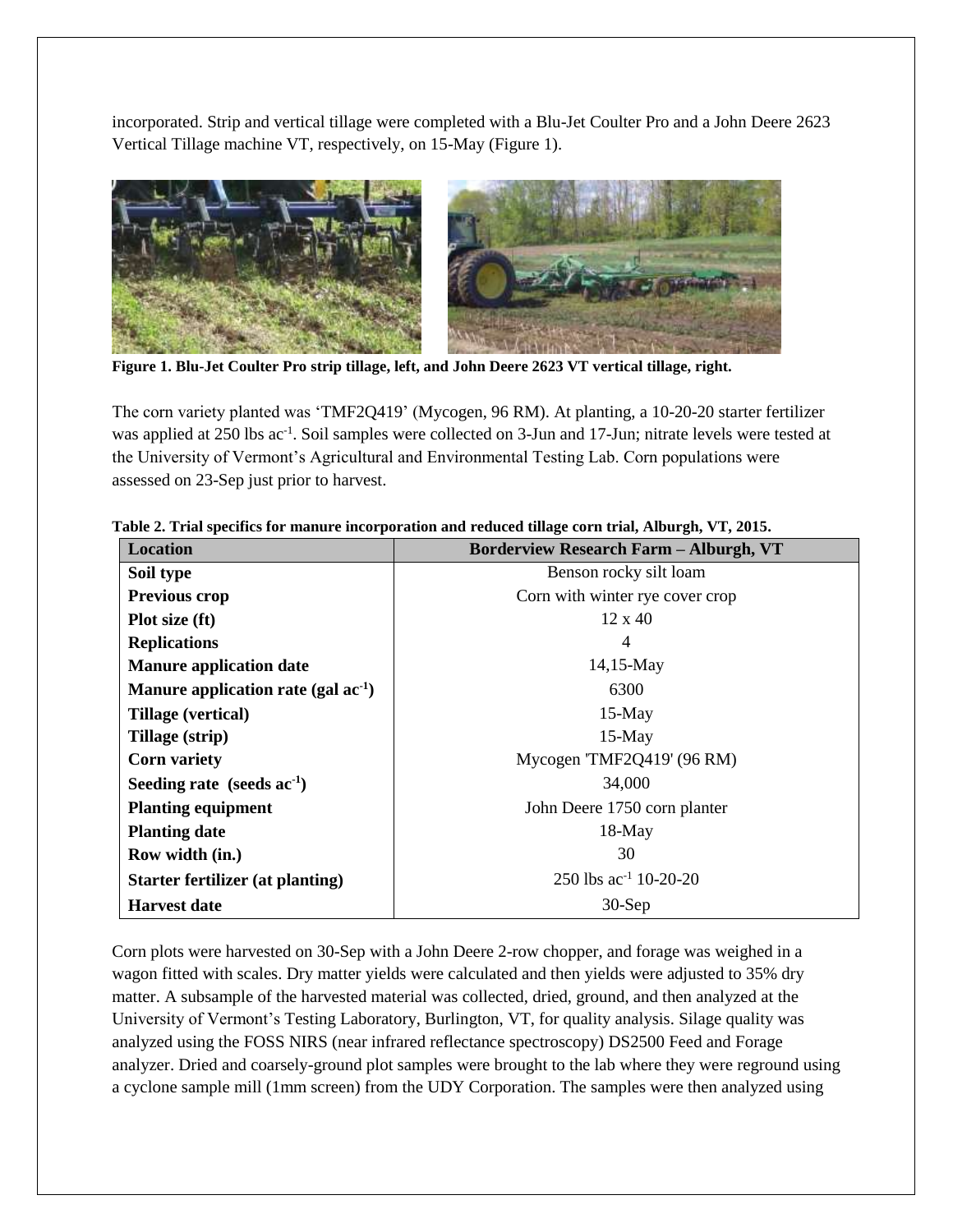the FOSS NIRS DS2500 for crude protein (CP), neutral detergent fiber (NDF), acid detergent fiber (ADF), non-fiber carbohydrates (NFC), and starch.

Mixtures of true proteins, composed of amino acids, and non-protein nitrogen make up the CP content of forages. The CP content of forages is determined by measuring the amount of nitrogen and multiplying by 6.25. The bulky characteristics of forage come from fiber. Forage feeding values are negatively associated with fiber since the less digestible portions of plants are contained in the fiber fraction. The detergent fiber analysis system separates forages into two parts: cell contents, which include sugars, starches, proteins, non-protein nitrogen, fats and other highly digestible compounds; and the less digestible components found in the fiber fraction. The total fiber content of forage is contained in the neutral detergent fiber (NDF). Chemically, this fraction includes cellulose, hemicellulose, and lignin. Because of these chemical components and their association with the bulkiness of feeds, NDF is closely related to feed intake and rumen fill in cows. Acid detergent fiber (ADF) is used to determine the digestibility and energy derived from a forage crop. ADF is a direct measurement of the cellulose, lignin, silica, insoluble CP, and ash content of a crop. These components are among the least digestible portions of a plant. Due to this, a lower ADF content correlates to higher plant digestibility.

Non-fiber carbohydrates (NFC) are composed of starch, simple sugars, and soluble fibers. Often NFC is digested more quickly than fiber and provides energy to rumen microbes. The fermentation of NFC is the precursor to volatile fatty acids, which can be used as energy by ruminant animals. Units of glucose are the building blocks of starch. Starch content and digestibility can have major impacts on milk production, specifically the NEL, or net energy for lactation. Starch levels vary from field to field, depending on growing conditions and variety.

The silage performance indices of milk per acre and milk per ton were calculated using a model derived from the spreadsheet entitled "MILK2006," developed by researchers at the University of Wisconsin. Milk per ton measures the pounds of milk that could be produced from a ton of silage. This value is generated by approximating a balanced ration meeting animal energy, protein, and fiber needs based on silage quality. The value is based on a standard cow weight and level of milk production. Milk per acre is calculated by multiplying the milk per ton value by silage dry matter yield. Therefore, milk per ton is an overall indicator of forage quality and milk per acre an indicator of forage yield and quality. Milk per ton and milk per acre calculations provide relative rankings of forage samples, but should not be considered as predictive of actual milk responses in specific situations for the following reasons:

1) Equations and calculations are simplified to reduce inputs for ease of use,

2) Farm to farm differences exist, and

3) Genetic, dietary, and environmental differences affecting feed utilization are not considered.

Yield data and stand characteristics were analyzed using mixed model analysis using the mixed procedure of SAS (SAS Institute, 1999). Replications within trials were treated as random effects, and hybrids were treated as fixed. Hybrid mean comparisons were made using the Least Significant Difference (LSD) procedure when the F-test was considered significant  $(p<0.10)$ .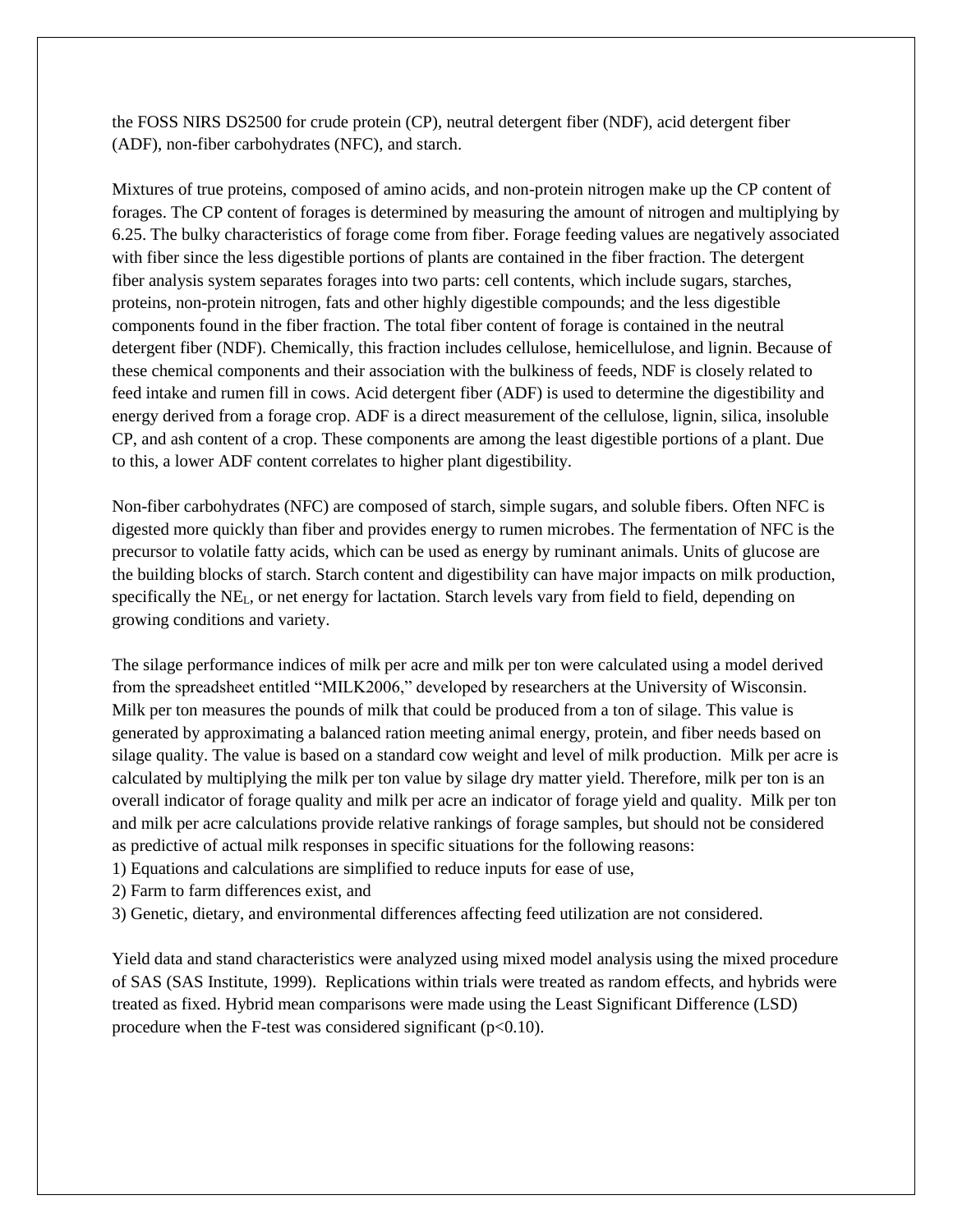Variations in yield and quality can occur because of variations in genetics, soil, weather, and other growing conditions. Statistical analysis makes it possible to determine whether a difference among hybrids is real or whether it might have occurred due to other variations in the field. At the bottom of each table a LSD value is presented for each variable (i.e. yield). Least Significant Differences (LSDs) at the 0.10 level of significance are shown. Where the difference between two hybrids within a column is equal to or greater than the LSD value at the bottom of the column, you can be sure that for 9 out of 10 times, there is a real difference between the two hybrids. Hybrids that were not significantly lower in performance than the highest hybrid in a particular column are indicated with an asterisk. In the example

at right, hybrid C is significantly different from hybrid A but not from hybrid B. The difference between C and B is equal to 1.5, which is less than the LSD value of 2.0. This means that these hybrids did not differ in yield. The difference between C and A is equal to 3.0, which is greater than the LSD value of 2.0. This means that the yields of these hybrids were significantly different from one another. The asterisk indicates that hybrid B was not significantly lower than the top yielding hybrid C, indicated in bold.

| <b>Hybrid</b> | Yield  |
|---------------|--------|
| A             | 6.0    |
| B             | $7.5*$ |
| €             | 9.0*   |
| LSD           | 2.0    |

## **RESULTS**

Weather data were recorded with a Davis Instrument Vantage Pro2 weather station equipped with a WeatherLink datalogger at Borderview Research Farm in Alburgh, VT (Table 3). Growing Degree Days (GDDs) are calculated for corn at a base temperature of 50°F.

Temperatures were above average in May and September, while in June and July temperatures were below average. Alburgh had much less rain than usual during May, July, August, and September while June had more precipitation than the 30-year average. From May to September of 2015, there was an accumulation of 2578 Growing Degree Days (GDDs) which is 367 GDDs higher than the 30-year average.

| Alburgh, VT                     | May     | Jun    | Jul     | Aug     | Sep     |
|---------------------------------|---------|--------|---------|---------|---------|
| Average temperature (°F)        | 61.9    | 63.1   | 70.0    | 69.7    | 65.2    |
| Departure from normal           | 5.5     | $-2.7$ | $-0.6$  | 0.9     | 4.6     |
|                                 |         |        |         |         |         |
| Precipitation (inches)          | 1.94    | 6.42   | 1.45    | 0.00    | 0.34    |
| Departure from normal           | $-1.51$ | 2.73   | $-2.70$ | $-3.91$ | $-3.30$ |
|                                 |         |        |         |         |         |
| Growing Degree Days (base 50°F) | 416     | 416    | 630     | 624     | 492     |
| Departure from normal           | 218     | $-58$  | $-10$   | 43      | 174     |

#### **Table 3. 2015 weather data for Alburgh, VT.**

Based on weather data from a Davis Instruments Vantage Pro2 with WeatherLink data logger. Historical averages are for 30 years of NOAA data (1981-2010) from Burlington, VT.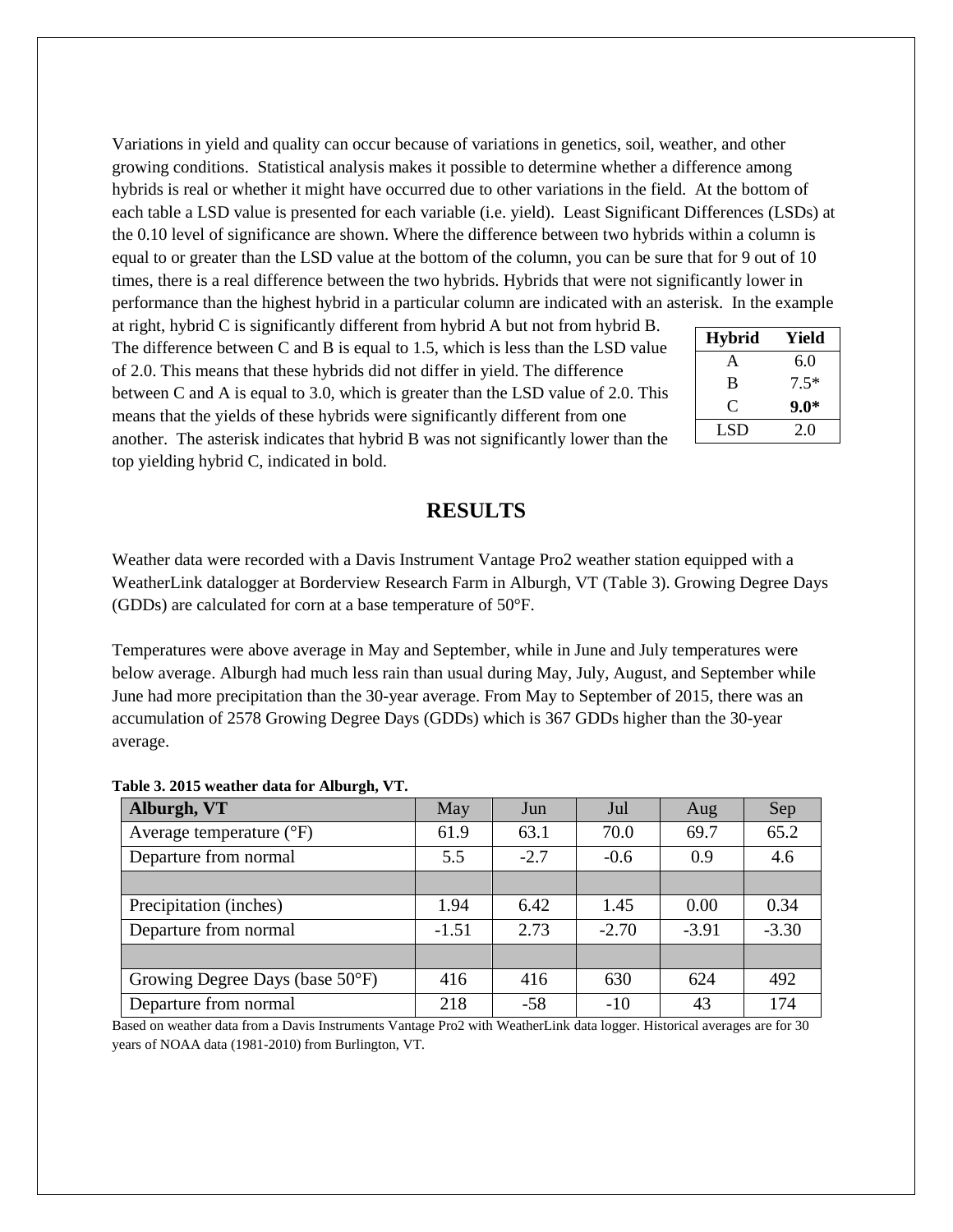## *Impact of Tillage Method*

There was no significant difference between the tillage treatments on corn silage yield. The average yield for the trial was 21.7 tons per acre (Table 4). There was a significant difference in corn populations in plants per acre when comparing the four tillage methods (Table 4). The highest population was observed in the strip tillage corn plots (30,027 plants per acre) and was not statistically similar to any other treatment.

| population, Alburgh, $\mathbf{v}$ 1, $\mathbf{z}$ 013. |                |                         |  |  |  |  |
|--------------------------------------------------------|----------------|-------------------------|--|--|--|--|
|                                                        | Yield          | Population              |  |  |  |  |
| Treatment                                              | tons $ac^{-1}$ | plants ac <sup>-1</sup> |  |  |  |  |
| No-till                                                | 21.5           | 27146                   |  |  |  |  |
| Strip till                                             | 21.1           | 30027*                  |  |  |  |  |
| Vertical till                                          | 22.2           | 28427                   |  |  |  |  |
| Plow                                                   | 21.8           | 29025                   |  |  |  |  |
| Trial mean                                             | 21.7           | 28656                   |  |  |  |  |
| LSD(0.10)                                              | NS             | 1079                    |  |  |  |  |

#### **Table 4. Impact of tillage method on yield and population, Alburgh, VT, 2015.**

\*Treatments with an asterisk are not significantly different than the

top performer in **bold**.

NS – No significant difference amongst treatments.

Tillage method did not have a significant impact on aggregate stability (Table 5). Vertical tillage had the greatest aggregate stability, but was not significantly different from the no-till and strip till techniques. Aggregate stability was significantly lower with plowing compared to the other treatments. The trial mean for aggregate stability was 80.3%. The amount of active carbon in the soil varied based on tillage treatment. Vertical tillage treatments had the greatest amount of active carbon at 536 mg kg<sup>-1</sup>. Active carbon levels were significantly higher in vertical tillage plots than in no-till, strip tilled, and plow tilled corn. The trial mean was 501 mg  $kg^{-1}$  of active carbon.

**Table 5. Impact of tillage method on aggregate stability, Alburgh, VT, 2015.**

| Tillage method | Aggregate<br>stability<br>(% ) | Active<br>carbon<br>$mg \, kg^{-1}$ |
|----------------|--------------------------------|-------------------------------------|
| No-till        | 81.4*                          | 489                                 |
| Strip till     | 79.8*                          | 497                                 |
| Vertical till  | 81.6*                          | 536*                                |
| Plow           | 78.3                           | 482                                 |
| Trial mean     | 80.3                           | 501                                 |
| LSD(0.10)      | 3.2                            | 32.9                                |

\*Treatments with an asterisk are not significantly different than the top performer in **bold**.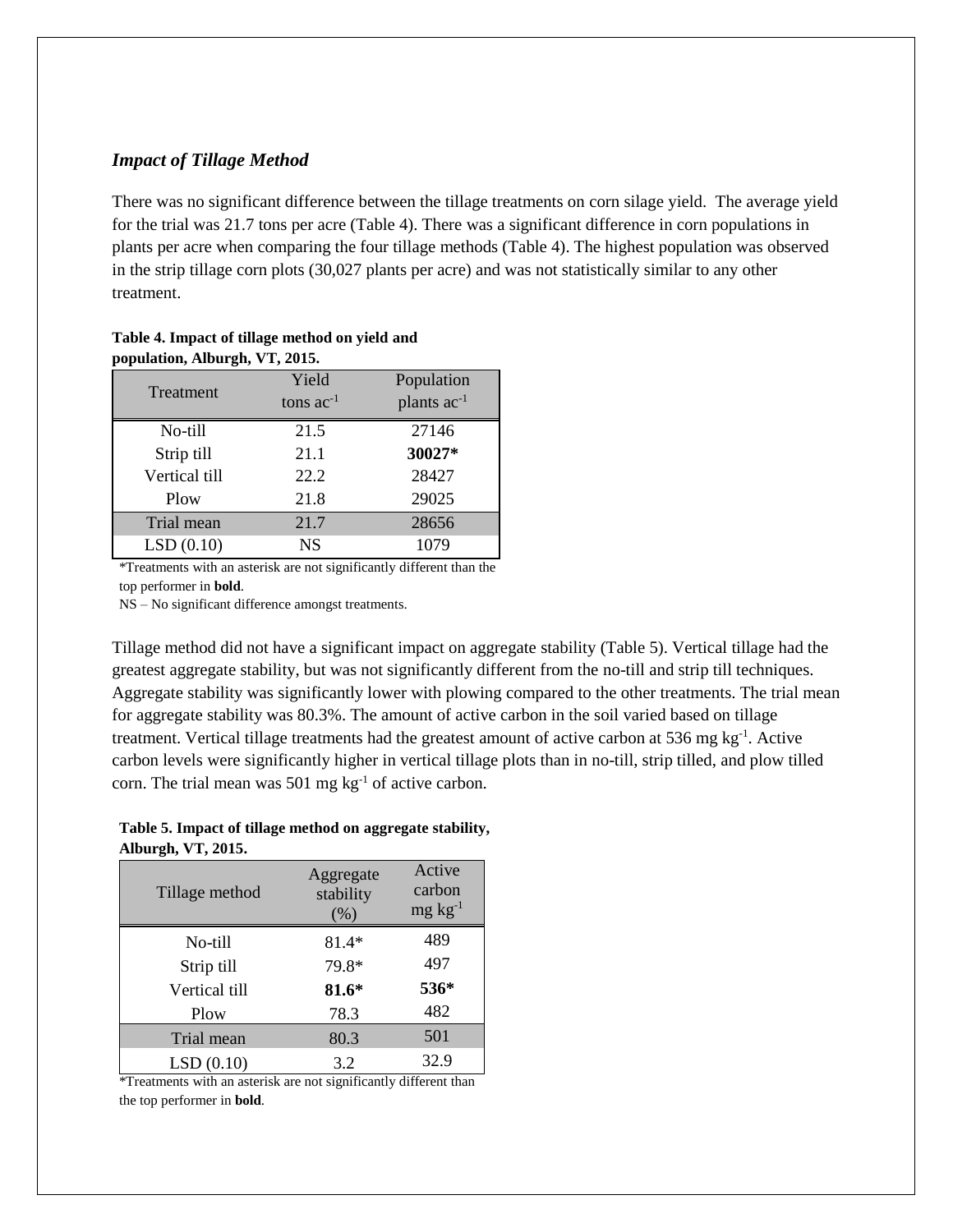Corn silage quality indicators were impacted significantly by tillage treatment (Table 6). Crude protein was the greatest in no-till plots, though not significantly greater than the strip tilled or plowed plots. The vertical tillage treatment had the greatest values for ADF and NDF, however these were not significantly different from the strip tilled or plowed plots. There was no significant difference across tillage treatments concerning NFC or starch. The greatest estimate for pounds of milk per ton of corn silage would be produced by feeding the no-till treatment (2572 pounds per ton of dry matter), though it was not significantly greater than the strip tilled treatment. There was no significant difference between treatments regarding milk production measured in pounds of dry matter per acre.

|                                       | -      |            |            | -          |               | $\bullet$       |            |
|---------------------------------------|--------|------------|------------|------------|---------------|-----------------|------------|
| <b>Forage Quality Characteristics</b> |        |            |            |            |               |                 | Milk       |
|                                       | CP     | <b>ADF</b> | <b>NDF</b> | <b>NFC</b> | <b>Starch</b> |                 |            |
| Treatment                             | $%$ of | $%$ of     | $%$ of     | $%$ of     | $%$ of        | $ton^{-1}$      | $ac^{-1}$  |
|                                       | DM     | DM         | DM         | DM         | DM            | 1 <sub>bs</sub> | <i>lbs</i> |
| No-till                               | $7.1*$ | 22.3       | 43.3       | 46.6       | 43.3          | $2572*$         | 23477      |
| Strip till                            | $6.9*$ | $22.8*$    | $44.4*$    | 45.7       | 42.3          | 2513*           | 23017      |
| Vertical till                         | 6.7    | $24.1*$    | $46.2*$    | 44.1       | 39.7          | 2468            | 24311      |
| Plow                                  | $7.0*$ | $23.8*$    | $45.7*$    | 43.9       | 39.6          | 2484            | 23409      |
| Trial mean                            | 6.9    | 23.3       | 44.9       | 45.0       | 41.2          | 2509            | 23554      |
| LSD(0.10)                             | 0.3    | 17         | 2.8        | <b>NS</b>  | <b>NS</b>     | 82.6            | NS         |

**Table 6. Corn silage quality indicators by tillage method, Alburgh, VT, 2015.**

\*Treatments with an asterisk are not significantly different than the top performer in **bold**.

NS – No significant difference amongst treatments.

## *Impact of Manure Incorporation Method*

Soil nitrates sampled both after planting and a few weeks into the growing season were significantly different based on manure incorporation method (Table 7). Soil nitrates sampled from the injection plots on 3-Jun had the highest nitrate levels, and were significantly greater than the Aerway, broadcast, and plowed treatments. The injection plots had significantly higher nitrate levels than the broadcast plot on 17-Jun, but were not statistically significant from the Aerway and plowed treatments.

#### **Table 7. Impact of manure incorporation method on nitrate levels, Alburgh, VT, 2015.**

| Treatment        | $3-J$ un      | $17-J$ un       |
|------------------|---------------|-----------------|
|                  | $mg\,kg^{-1}$ | $mg \, kg^{-1}$ |
| Aerway           | 11.5          | $15.0*$         |
| <b>Broadcast</b> | 12.0          | 11.7            |
| Injection        | $22.0*$       | $17.7*$         |
| Plow             | 13.9          | $15.7*$         |
| Trial mean       | 14.8          | 15.0            |
| LSD(0.10)        | 2.0           | 3.0             |

\*Treatments with an asterisk are not significantly different than the top performer in **bold**.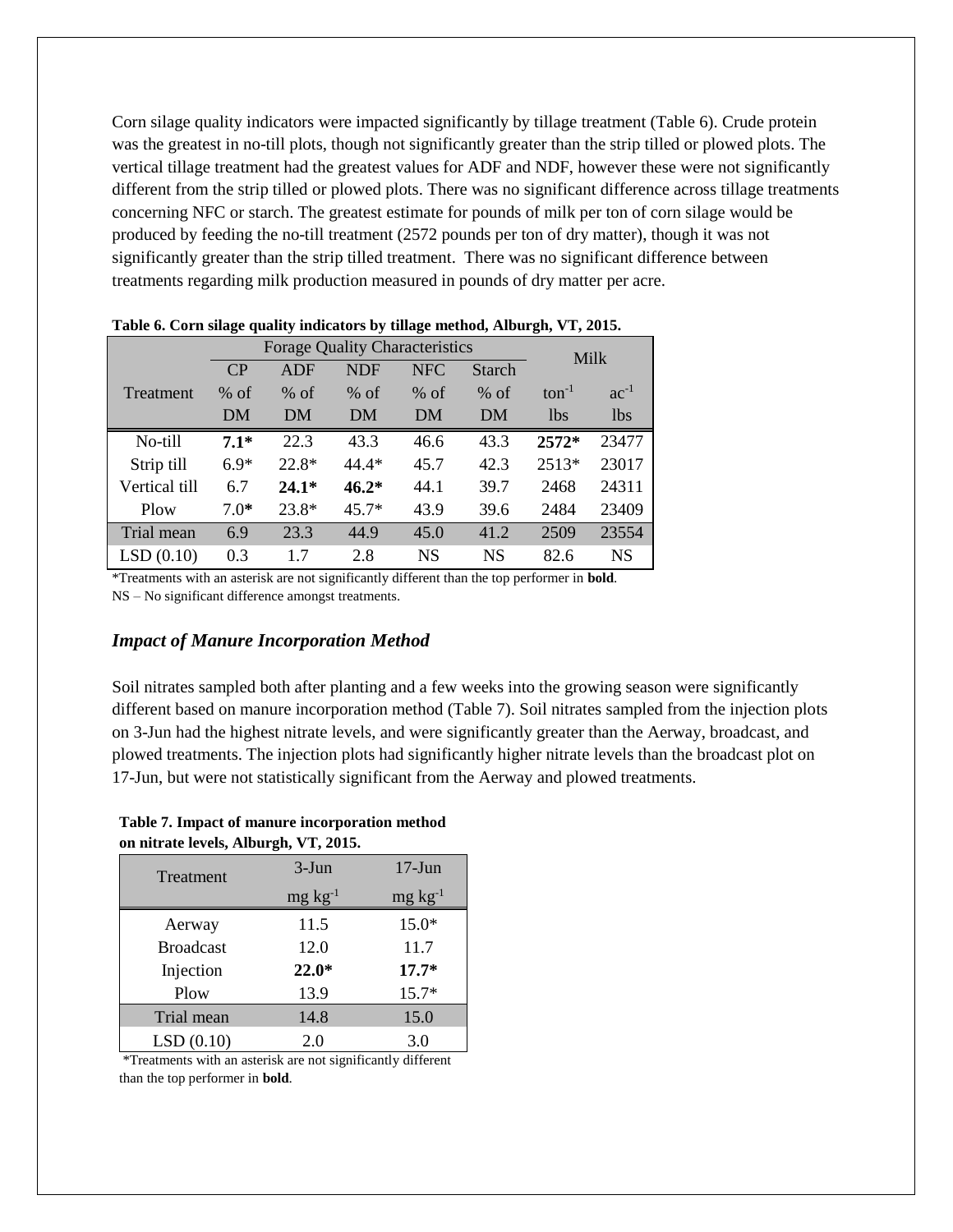There was no significant difference in yield by manure incorporation treatment (Table 8). The trial mean was 21.6 tons per acre. Injection plots had the highest number of plants per acre, but did not have significantly higher populations than plowed plots (Table 8). Both injection and plowed plots had significantly greater populations than the Aerway and broadcast manure treatments on 19-Sep.

|                  | Yield          | Population       |
|------------------|----------------|------------------|
| Treatment        | tons $ac^{-1}$ | plants $ac^{-1}$ |
| Aerway           | 21.0           | 27860            |
| <b>Broadcast</b> | 21.7           | 27785            |
| Injection        | 21.9           | 29464*           |
| Plow             | 21.8           | 29025*           |
| Trial mean       | 21.6           | 28534            |
| LSD(0.10)        | <b>NS</b>      | 1246             |

## **Table 8. Impact of manure incorporation on yield and populations, Alburgh, VT, 2015.**

\*Treatments with an asterisk are not significantly different than the top performer in **bold**.

NS – No significant difference amongst treatments.

Plots treated with broadcasted manure had significantly higher levels of aggregate stability, but this was not significantly higher than Aerway and injection treated plots (Table 9). The plowed plots were significantly lower than the others. The trial mean was 81% aggregate stability. Aerway plots had the highest level of active carbon with 54 mg kg<sup>-1</sup>. Broadcast plots were not statistically different from the top performing aerway plots. The trial mean was 50 mg  $kg<sup>-1</sup>$  of active carbon.

| UU               |                               |                                     |
|------------------|-------------------------------|-------------------------------------|
| Tillage method   | Aggregate<br>stability<br>(%) | Active<br>carbon<br>$mg \, kg^{-1}$ |
| Aerway           | 82.8*                         | $54*$                               |
| <b>Broadcast</b> | $83.2*$                       | $50*$                               |
| Injection        | 79.5*                         | 49                                  |
| Plow             | 78.3                          | 48                                  |
| Trial mean       | 81.0                          | 50                                  |
| LSD(0.10)        | 3.7                           | 3.8                                 |

#### **Table 9. Impact of incorporation method on aggregate stability, Alburgh, VT, 2015.**

\*Treatments with an asterisk are not significantly different than the top performer in **bold**.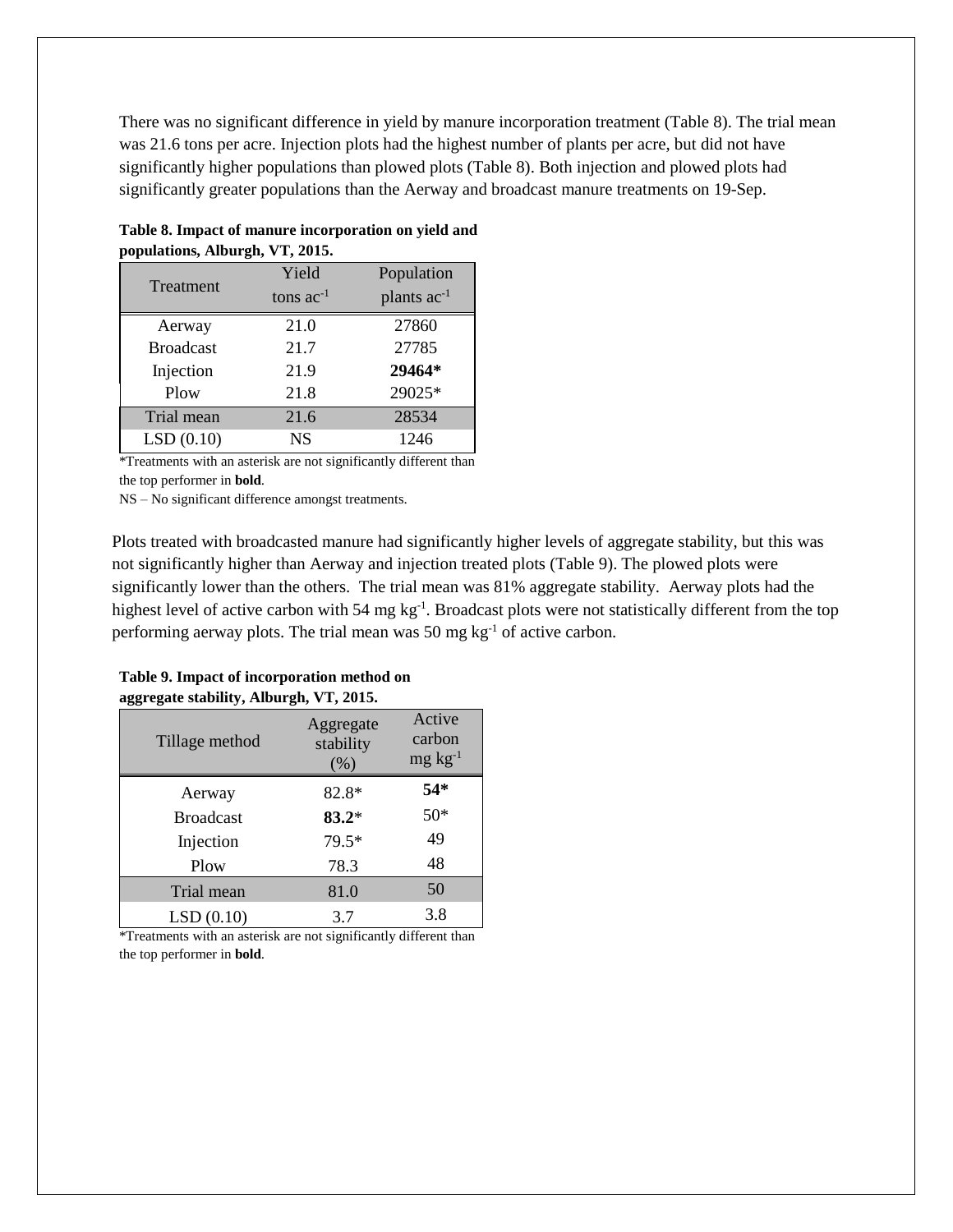Corn silage quality did not differ by manure incorporation method (Table 10). There was no significant difference in CP, with a trial average of 6.9%. Acid detergent fiber was not significantly different by manure treatment, and averaged 23.1%. There was no significant difference between treatments for NDF, NFC, or starch. Projected milk production did not differ by treatment in pounds produced per ton or acre of corn silage. Overall, there was no best manure incorporation treatment in regards to the quality indicators for corn silage.

| <b>Forage Quality Characteristics</b> |           |            |            |            | Milk          |             |            |
|---------------------------------------|-----------|------------|------------|------------|---------------|-------------|------------|
|                                       | CP        | <b>ADF</b> | <b>NDF</b> | <b>NFC</b> | <b>Starch</b> |             |            |
| Treatment                             | $%$ of    | $%$ of     | $%$ of     | $%$ of     | $%$ of        | $tons^{-1}$ | $ac^{-1}$  |
|                                       | DM        | DM         | DM         | DM         | DM            | <b>lbs</b>  | <i>lbs</i> |
| Aerway                                | 7.0       | 22.2       | 43.6       | 46.2       | 42.7          | 2563        | 23237      |
| <b>Broadcast</b>                      | 6.8       | 23.0       | 44.6       | 45.8       | 42.3          | 2513        | 24212      |
| Injection                             | 6.9       | 23.4       | 44.6       | 45.9       | 42.3          | 2512        | 23008      |
| Plow                                  | 7.0       | 23.8       | 45.7       | 43.9       | 39.6          | 2484        | 23409      |
| Trial mean                            | 6.9       | 23.1       | 44.6       | 45.5       | 41.7          | 2518        | 23467      |
| LSD(0.10)                             | <b>NS</b> | NS         | NS         | <b>NS</b>  | NS            | <b>NS</b>   | <b>NS</b>  |

| Table 10. Corn silage quality indicators by manure incorporation method, |  |
|--------------------------------------------------------------------------|--|
| Alburgh, VT, 2015.                                                       |  |

NS – No significant difference amongst treatments.

#### *Tillage Method x Manure Incorporation Method Interactions*

In comparing manure application strategy in no-till, there were no significant differences between broadcasted or injected manure in yield (Table 11). There were no significant differences between the treatments in regards to the forage quality. The only significant difference was seen in soil nitrates sampled on 3-Jun. The no-till injection plots had 22.0 mg kg<sup>-1</sup> of nitrates, compared to only 12.0 mg kg<sup>-1</sup> in the no-till broadcasted manure plots. The 17-Jun nitrates and active carbon levels were not statistically different. Overall, it appears that injection conserved more manure nitrogen in the soil compared to broadcast applications. Corn was topdressed just following the 17-Jun soil nitrates samples. All treatments received 240 lbs  $ac^{-1}$  of 46-0-0 urea on 19-Jun.

#### **Table 11. Comparison of no-till treatments, Alburgh, VT, 2015.**

|                             |                            |                    |                            | <b>Forage Quality Characteristics</b> |                               | Milk               |                         | <b>Nitrates</b>             |                              |                                     |
|-----------------------------|----------------------------|--------------------|----------------------------|---------------------------------------|-------------------------------|--------------------|-------------------------|-----------------------------|------------------------------|-------------------------------------|
| No-till<br>treatment        | Yield<br>tons<br>$ac^{-1}$ | CP<br>$%$ of<br>DM | <b>NDF</b><br>$%$ of<br>DM | <b>NFC</b><br>$%$ of<br>DM            | <b>Starch</b><br>$%$ of<br>DM | $tons^{-1}$<br>lbs | $ac^{-1}$<br><b>lbs</b> | $3-J$ un<br>$mg \, kg^{-1}$ | $17$ -Jun<br>$mg \, kg^{-1}$ | Active<br>carbon<br>$mg \, kg^{-1}$ |
| No-till<br><b>broadcast</b> | 21.7                       | 6.9                | 44.0                       | 45.6                                  | 42.2                          | 2545               | 54979                   | 12.0                        | 11.7                         | 485                                 |
| No-till<br>injection        | 22.1                       | 7.1                | 43.2                       | 46.6                                  | 43.1                          | 2608               | 57462                   | 22.0                        | 17.7                         | 444                                 |
| $p$ -value $(0.1)$          | <b>NS</b>                  | <b>NS</b>          | <b>NS</b>                  | <b>NS</b>                             | <b>NS</b>                     | <b>NS</b>          | <b>NS</b>               | 0.004                       | <b>NS</b>                    | <b>NS</b>                           |

Top performing treatment in **bold**.

NS – No significant difference amongst treatments.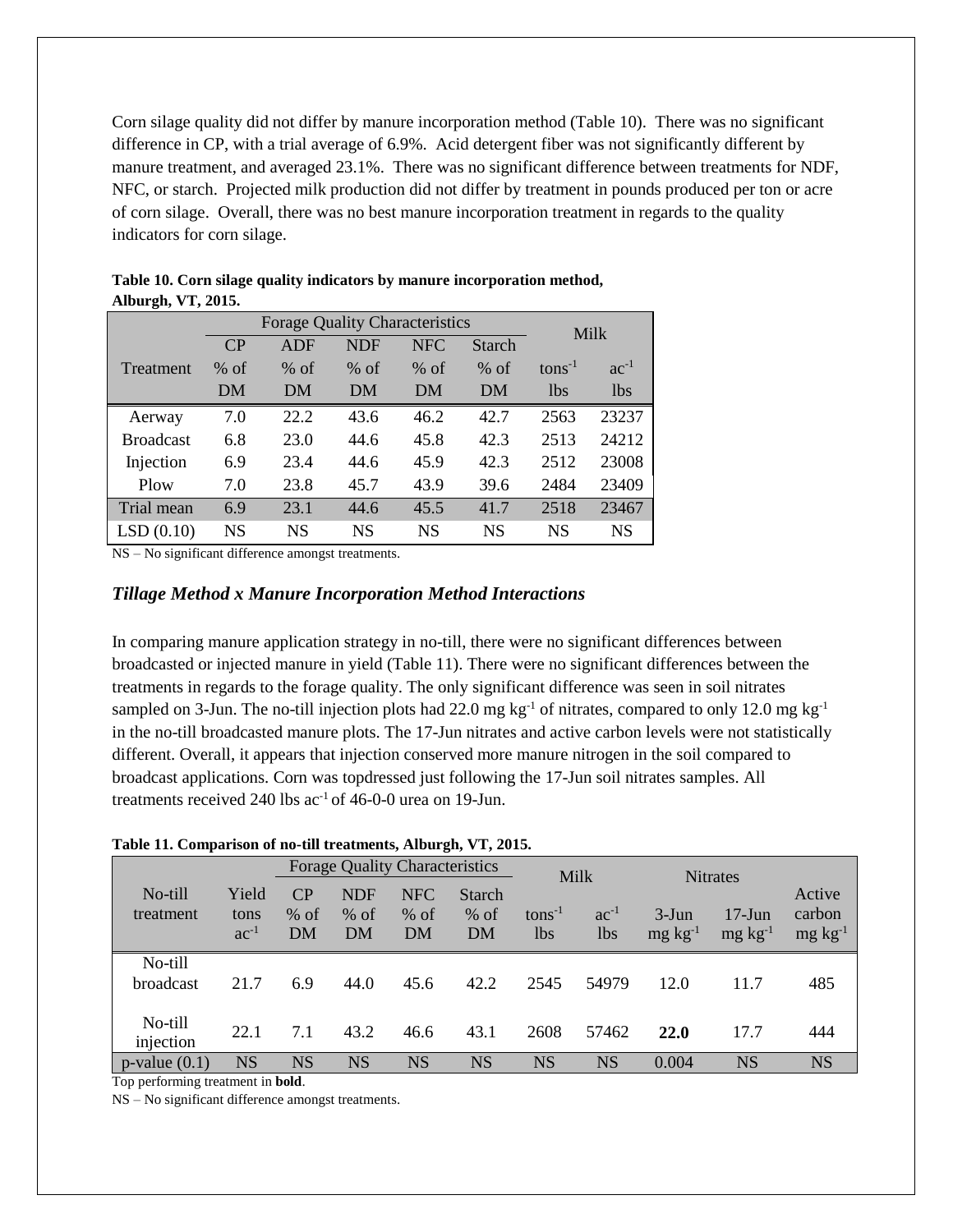When comparing the no-till treatment to the conventional plow till system, there were no differences observed between yields or quality of the corn silage crop (Table 12).

|                    |                            | <b>Forage Quality Characteristics</b> |                     |                     |                               | <b>Milk</b>        |                         | <b>Nitrates</b>             |                              |                                     |  |
|--------------------|----------------------------|---------------------------------------|---------------------|---------------------|-------------------------------|--------------------|-------------------------|-----------------------------|------------------------------|-------------------------------------|--|
| Treatment          | Yield<br>tons<br>$ac^{-1}$ | CP<br>$%$ of<br>DM                    | NDF<br>$%$ of<br>DM | NFC<br>$%$ of<br>DM | <b>Starch</b><br>$%$ of<br>DM | $tons^{-1}$<br>1bs | $ac^{-1}$<br><b>lbs</b> | $3-J$ un<br>$mg \, kg^{-1}$ | $17$ -Jun<br>$mg \, kg^{-1}$ | Active<br>carbon<br>$mg \, kg^{-1}$ |  |
| No till            | 21.7                       | 6.9                                   | 44.0                | 45.6                | 42.2                          | 2545               | 54979                   | 12.0                        | 11.7                         | 48                                  |  |
| Plow               | 21.4                       | 7.0                                   | 44.8                | 45.9                | 42.3                          | 2513               | 53915                   | 13.9                        | 15.7                         | 47                                  |  |
| $p$ -value $(0.1)$ | NS<br>$\cdots$             | NS                                    | NS                  | NS                  | <b>NS</b>                     | NS                 | NS                      | <b>NS</b>                   | NS                           | <b>NS</b>                           |  |

**Table 12. Comparison of no-till broadcast and plowing, Alburgh, VT, 2015.**

NS – No significant difference amongst treatments.

A comparison between no-till manure injection and plow-till treatments indicated no difference in yield or quality. However, the soil nitrate levels were higher in the injection treatment especially at the 3-Jun sampling (Table 13). The no-till injection treatment had a nitrate level of  $22.0$  mg kg<sup>-1</sup> whereas the plowtill treatment had soil nitrate levels of 13.9 mg  $kg^{-1}$ .

| Treatment            | Yield<br>tons<br>$ac^{-1}$ | <b>Forage Quality Characteristics</b> |                            |                            |                               | Milk               |                         | <b>Nitrates</b>             |                              |                                     |
|----------------------|----------------------------|---------------------------------------|----------------------------|----------------------------|-------------------------------|--------------------|-------------------------|-----------------------------|------------------------------|-------------------------------------|
|                      |                            | CP<br>% of<br>DM                      | <b>NDF</b><br>$%$ of<br>DM | <b>NFC</b><br>$%$ of<br>DM | <b>Starch</b><br>$%$ of<br>DM | $tons^{-1}$<br>lbs | $ac^{-1}$<br><b>lbs</b> | $3-J$ un<br>$mg \, kg^{-1}$ | $17-J$ un<br>$mg \, kg^{-1}$ | Active<br>carbon<br>$mg \, kg^{-1}$ |
| No-till<br>Injection | 22.1                       | 7.1                                   | 43.2                       | 46.6                       | 43.1                          | 2608               | 57462                   | <b>22.0</b>                 | 17.7                         | 44                                  |
| Plow                 | 21.4                       | 7.0                                   | 44.8                       | 45.9                       | 42.3                          | 2513               | 53915                   | 13.9                        | 15.7                         | 47                                  |
| $p$ -value $(0.1)$   | <b>NS</b>                  | NS                                    | NS                         | NS                         | <b>NS</b>                     | <b>NS</b>          | NS                      | 0.011                       | <b>NS</b>                    | <b>NS</b>                           |

**Table 13. Comparison of no-till manure injection and plow-till, Alburgh, VT, 2015.**

Top performing treatment in **bold**.

NS – No significant difference amongst treatments.

## **DISCUSSION**

Overall, corn yields in this trial, were excellent and averaged over 21 tons per acre in each treatment. This demonstrates that growers can utilize manure incorporation and reduced tillage strategies without compromising crop yield. Manure incorporation strategies had no statistical impact on corn yield or on the forage quality indicators. Based on preliminary results, it appears that manure injection in conjunction with a reduced tillage method could be more beneficial to crop yield and quality than other methodologies. Manure injected plots had a greater number of plants per acre, as well as higher nitrate levels, indicating that injecting manure can help conserve manure N and reduce fertilizer N applications.